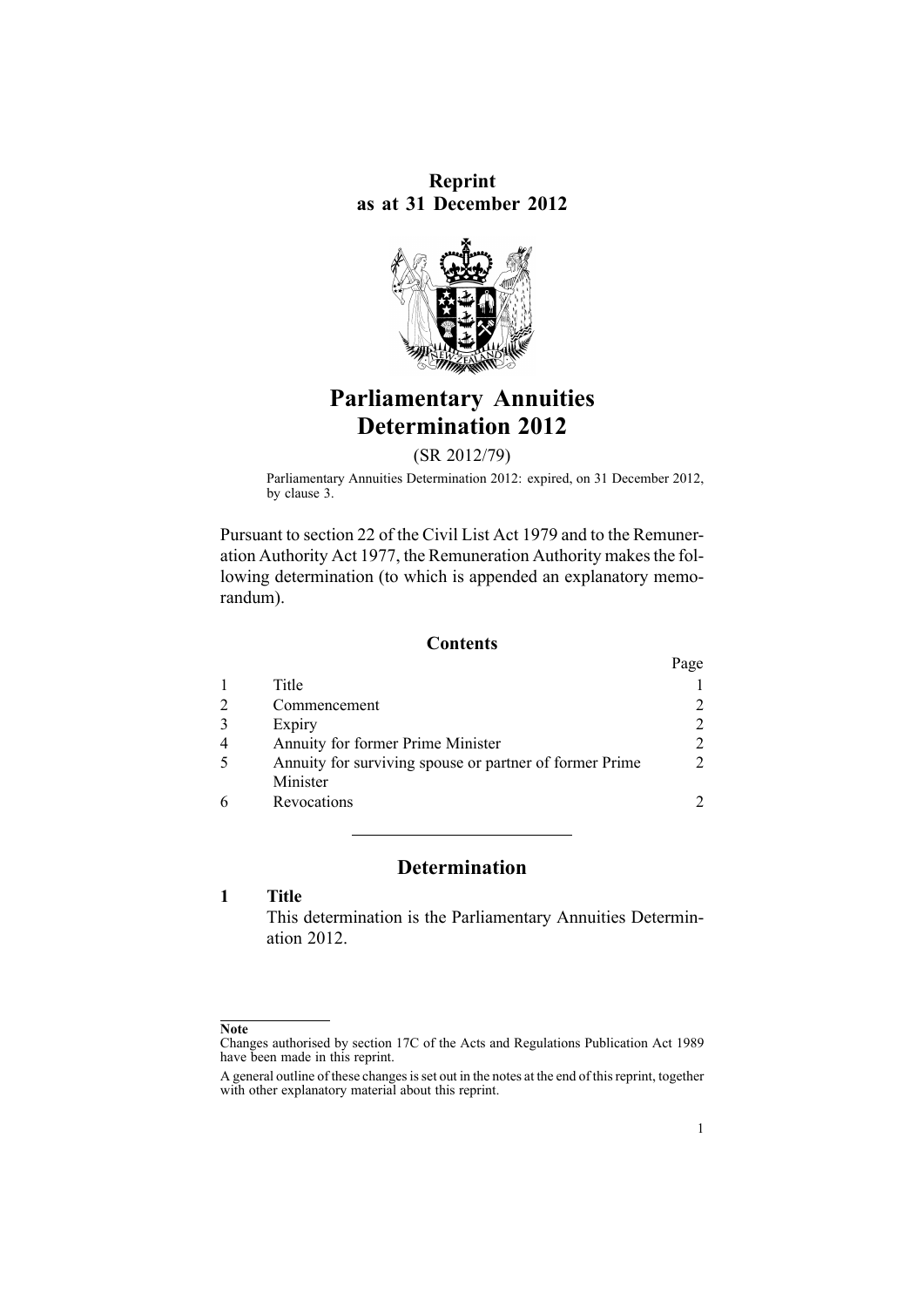| <b>Parliamentary Annuities Determination</b> | Reprinted as at  |
|----------------------------------------------|------------------|
| 2012                                         | 31 December 2012 |

#### **2 Commencement**

This determination is deemed to have come into force on 1 January 2012.

# **3 Expiry**

This determination expires on 31 December 2012.

# **4 Annuity for former Prime Minister**

The annuity payable under section  $22(1)(a)$  of the Civil List Act 1979 to <sup>a</sup> person who has held the office of Prime Minister for <sup>a</sup> period or periods amounting in all to not less than 2 years is payable at the yearly rate of the lesser of the following:

- (a) \$9,300 for each complete year of the total period for which the person held the office:
- (b) \$46,500.

# **5 Annuity for surviving spouse or partner of former Prime Minister**

The annuity payable under section  $22(1)(b)$  of the Civil List Act 1979 to the surviving spouse or partner of <sup>a</sup> person who has held the office of Prime Minister for <sup>a</sup> period or periods amounting in all to not less than 2 years is payable at the yearly rate of the lesser of the following:

- (a) \$4,650 for each complete year of the total period for which the person held the office:
- (b) \$23,250.

#### **6 Revocations**

The following determinations are revoked:

- (a) [Parliamentary](http://www.legislation.govt.nz/pdflink.aspx?id=DLM433357) Annuities Determination 2007 (SR 2007/92):
- (b) [Parliamentary](http://www.legislation.govt.nz/pdflink.aspx?id=DLM1202203) Annuities Determination 2008 (SR 2008/77):
- (c) [Parliamentary](http://www.legislation.govt.nz/pdflink.aspx?id=DLM2371000) Annuities Determination 2009 (SR 2009/268):
- (d) [Parliamentary](http://www.legislation.govt.nz/pdflink.aspx?id=DLM3122605) Annuities Determination 2010 (SR 2010/205):
- (e) [Parliamentary](http://www.legislation.govt.nz/pdflink.aspx?id=DLM3946505) Annuities Determination 2011 (SR 2011/297).

<span id="page-1-0"></span>cl 2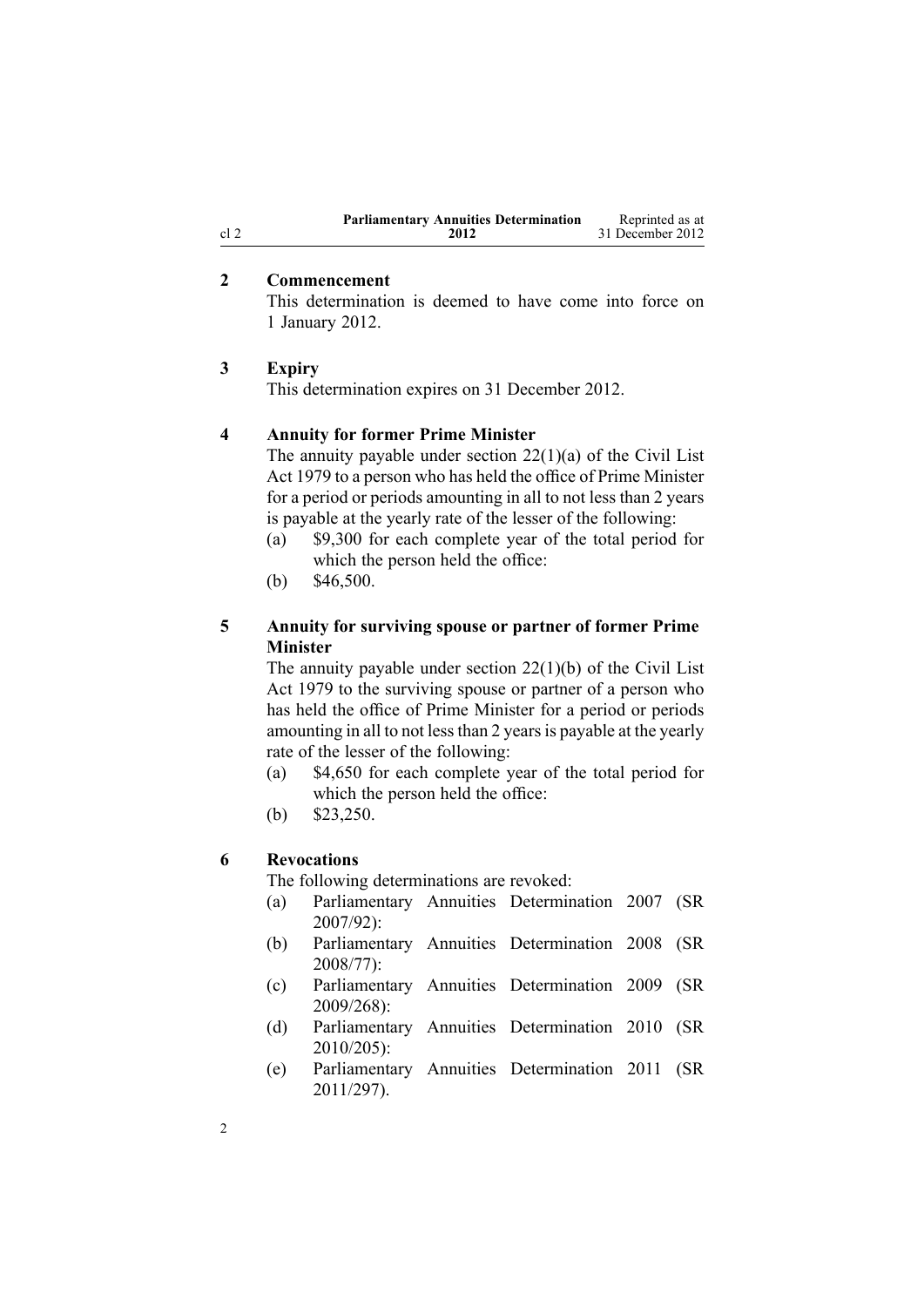| Reprinted as at  | <b>Parliamentary Annuities Determination</b> | Explanatory |
|------------------|----------------------------------------------|-------------|
| 31 December 2012 | 2012                                         | memorandum  |

Dated at Wellington this 1st day of May 2012.

John Errington, Chairman.

> A Foulkes, Member.

D Morcom, Member.

# **Explanatory memorandum**

*This memorandum is not par<sup>t</sup> of the determination, but is intended to indicate its general effect.*

This determination, which is deemed to have come into force on 1 January 2012, increases the annuity payable to <sup>a</sup> person who has held the office of Prime Minister for <sup>a</sup> period or periods amounting in all to not less than 2 years and the annuity payable to the surviving spouse or partner of such <sup>a</sup> Prime Minister.

In the case of <sup>a</sup> former Prime Minister, the yearly rate that forms the basis for calculating the annuity is increased from \$9,100 to \$9,300, with the maximum annuity payable being increased from \$45,500 to \$46,500.

In the case of the surviving spouse or partner of <sup>a</sup> former Prime Minister, the yearly rate that forms the basis for calculating the annuity is increased from \$4,550 to \$4,650, with the maximum annuity payable being increased from \$22,750 to \$23,250.

This determination continues the pas<sup>t</sup> practice of adjusting the annuities by having regard to growth in the Consumers Price Index and in Prime Ministerial remuneration.

This determination expires on 31 December 2012.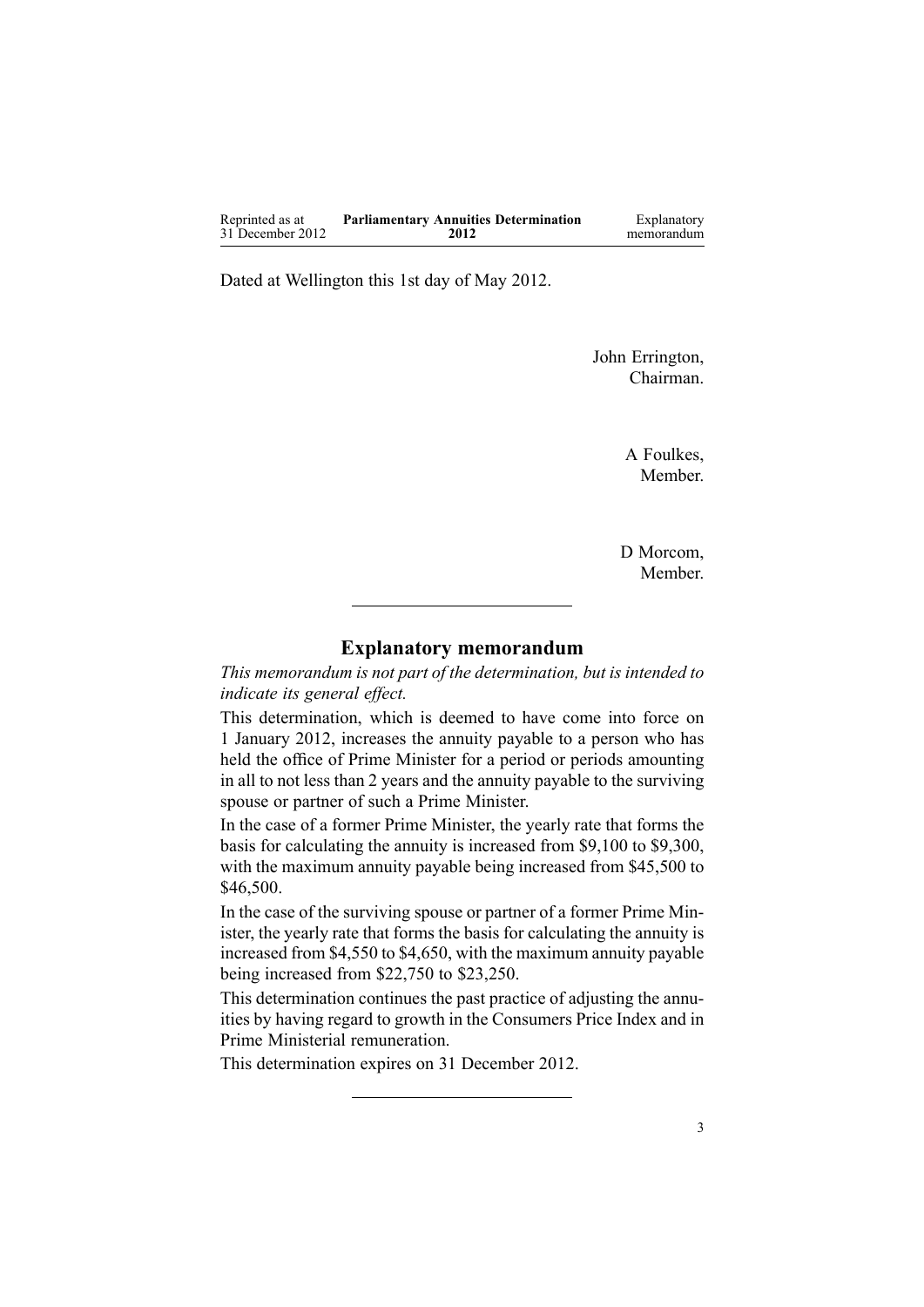| <b>Parliamentary Annuities Determination</b> | Reprinted as at  |
|----------------------------------------------|------------------|
| 2012                                         | 31 December 2012 |

Issued under the authority of the Acts and [Regulations](http://www.legislation.govt.nz/pdflink.aspx?id=DLM195097) Publication Act 1989. Date of notification in *Gazette*: 3 May 2012.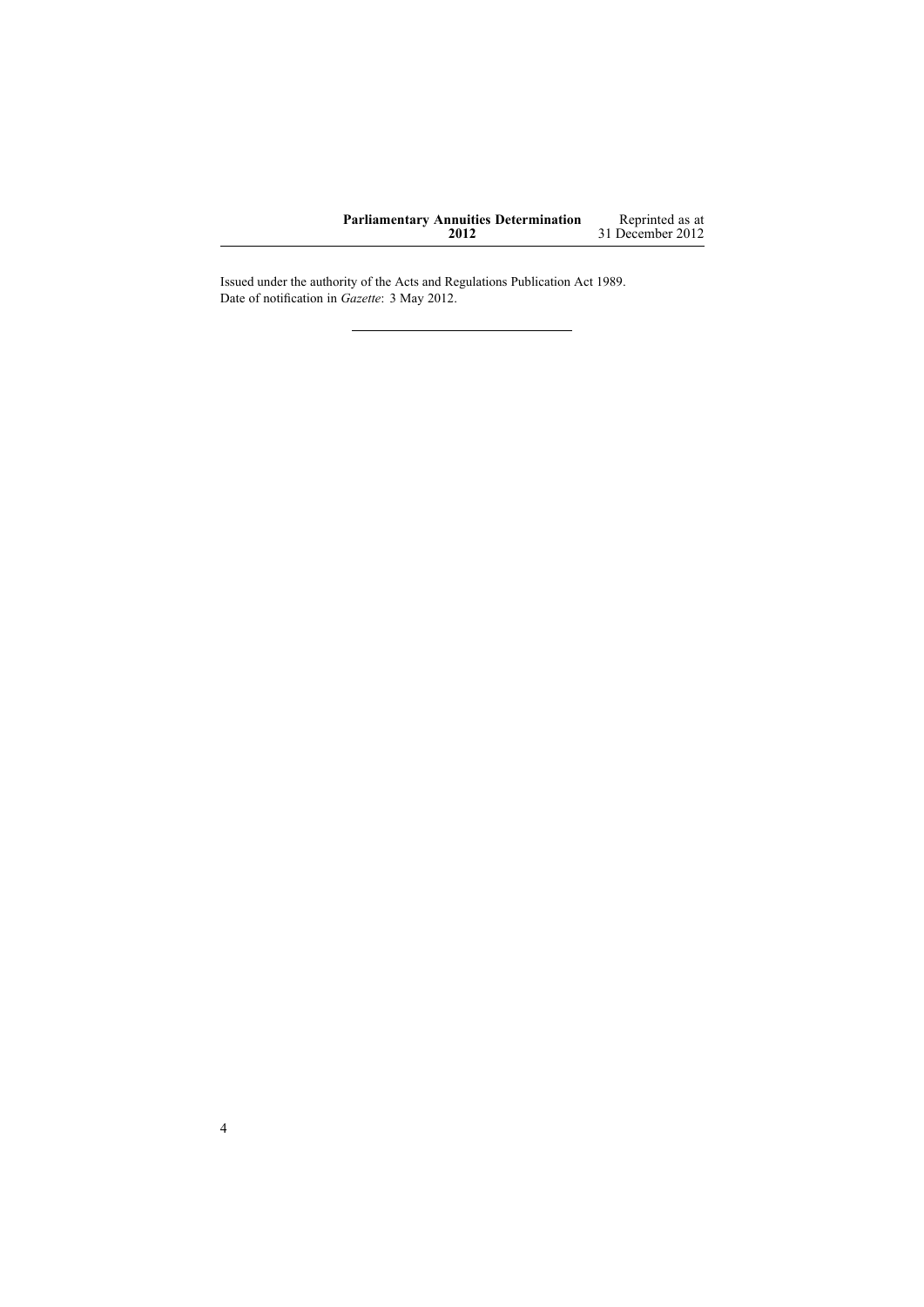#### **Contents**

- 1 General
- 2 Status of reprints
- 3 How reprints are prepared
- 4 Changes made under section 17C of the Acts and Regulations Publication Act 1989
- 5 List of amendments incorporated in this reprint (most recent first)

#### **Notes**

#### *1 General*

This is <sup>a</sup> reprint of the Parliamentary Annuities Determination 2012. The reprint incorporates all the amendments to the determination as at 31 December 2012, as specified in the list of amendments at the end of these notes.

Relevant provisions of any amending enactments that contain transitional, savings, or application provisions that cannot be compiled in the reprint are also included, after the principal enactment, in chronological order. For more information, *see* <http://www.pco.parliament.govt.nz/reprints/>.

#### *2 Status of reprints*

Under [section](http://www.legislation.govt.nz/pdflink.aspx?id=DLM195439) 16D of the Acts and Regulations Publication Act 1989, reprints are presumed to correctly state, as at the date of the reprint, the law enacted by the principal enactment and by the amendments to that enactment. This presumption applies even though editorial changes authorised by [section](http://www.legislation.govt.nz/pdflink.aspx?id=DLM195466) [17C](http://www.legislation.govt.nz/pdflink.aspx?id=DLM195466) of the Acts and Regulations Publication Act 1989 have been made in the reprint.

This presumption may be rebutted by producing the official volumes of statutes or statutory regulations in which the principal enactment and its amendments are contained.

#### *3 How reprints are prepared*

A number of editorial conventions are followed in the preparation of reprints. For example, the enacting words are not included in Acts, and provisions that are repealed or revoked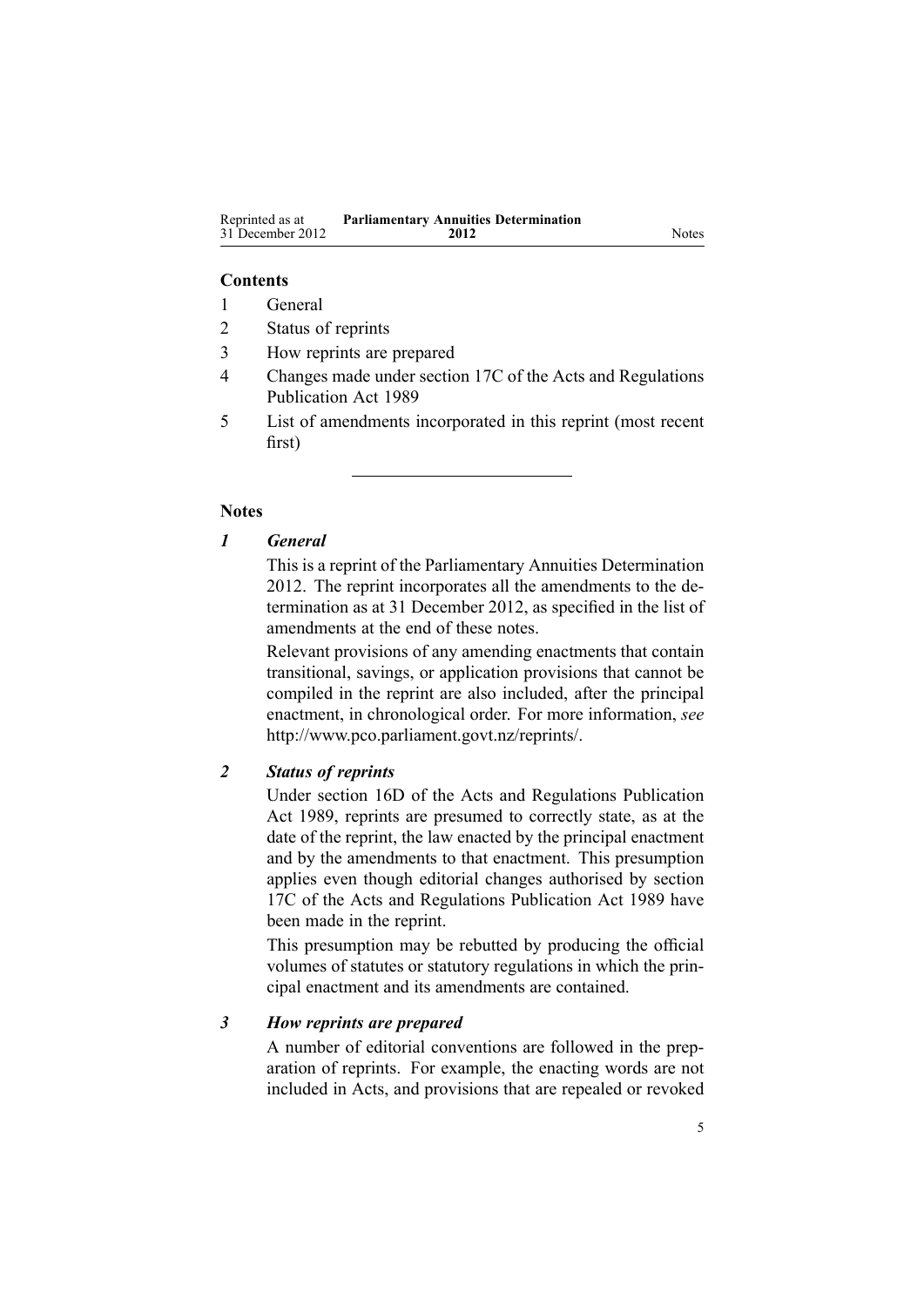|              | <b>Parliamentary Annuities Determination</b> | Reprinted as at  |
|--------------|----------------------------------------------|------------------|
| <b>Notes</b> | 2012                                         | 31 December 2012 |

are omitted. For <sup>a</sup> detailed list of the editorial conventions, *see* [http://www.pco.parliament.govt.nz/editorial-conventions/](http://www.pco.parliament.govt.nz/editorial-conventions/ ) or Part 8 of the *Tables of New Zealand Acts and Ordinances and Statutory Regulations and Deemed Regulations in Force*.

# *4 Changes made under section 17C of the Acts and Regulations Publication Act 1989*

[Section](http://www.legislation.govt.nz/pdflink.aspx?id=DLM195466) 17C of the Acts and Regulations Publication Act 1989 authorises the making of editorial changes in <sup>a</sup> reprint as set out in [sections](http://www.legislation.govt.nz/pdflink.aspx?id=DLM195468) 17D and [17E](http://www.legislation.govt.nz/pdflink.aspx?id=DLM195470) of that Act so that, to the extent permitted, the format and style of the reprinted enactment is consistent with current legislative drafting practice. Changes that would alter the effect of the legislation are not permitted.

A new format of legislation wasintroduced on 1 January 2000. Changesto legislative drafting style have also been made since 1997, and are ongoing. To the extent permitted by [section](http://www.legislation.govt.nz/pdflink.aspx?id=DLM195466) 17C of the Acts and Regulations Publication Act 1989, all legislation reprinted after 1 January 2000 is in the new format for legislation and reflects current drafting practice at the time of the reprint.

In outline, the editorial changes made in reprints under the authority of [section](http://www.legislation.govt.nz/pdflink.aspx?id=DLM195466) 17C of the Acts and Regulations Publication Act 1989 are set out below, and they have been applied, where relevant, in the preparation of this reprint:

- • omission of unnecessary referential words (such as "of this section" and "of this Act")
- • typeface and type size (Times Roman, generally in 11.5 point)
- • layout of provisions, including:
	- •indentation
	- • position of section headings (eg, the number and heading now appear above the section)
- • format of definitions (eg, the defined term now appears in bold type, without quotation marks)
- • format of dates (eg, <sup>a</sup> date formerly expressed as "the 1st day of January 1999" is now expressed as "1 January 1999")